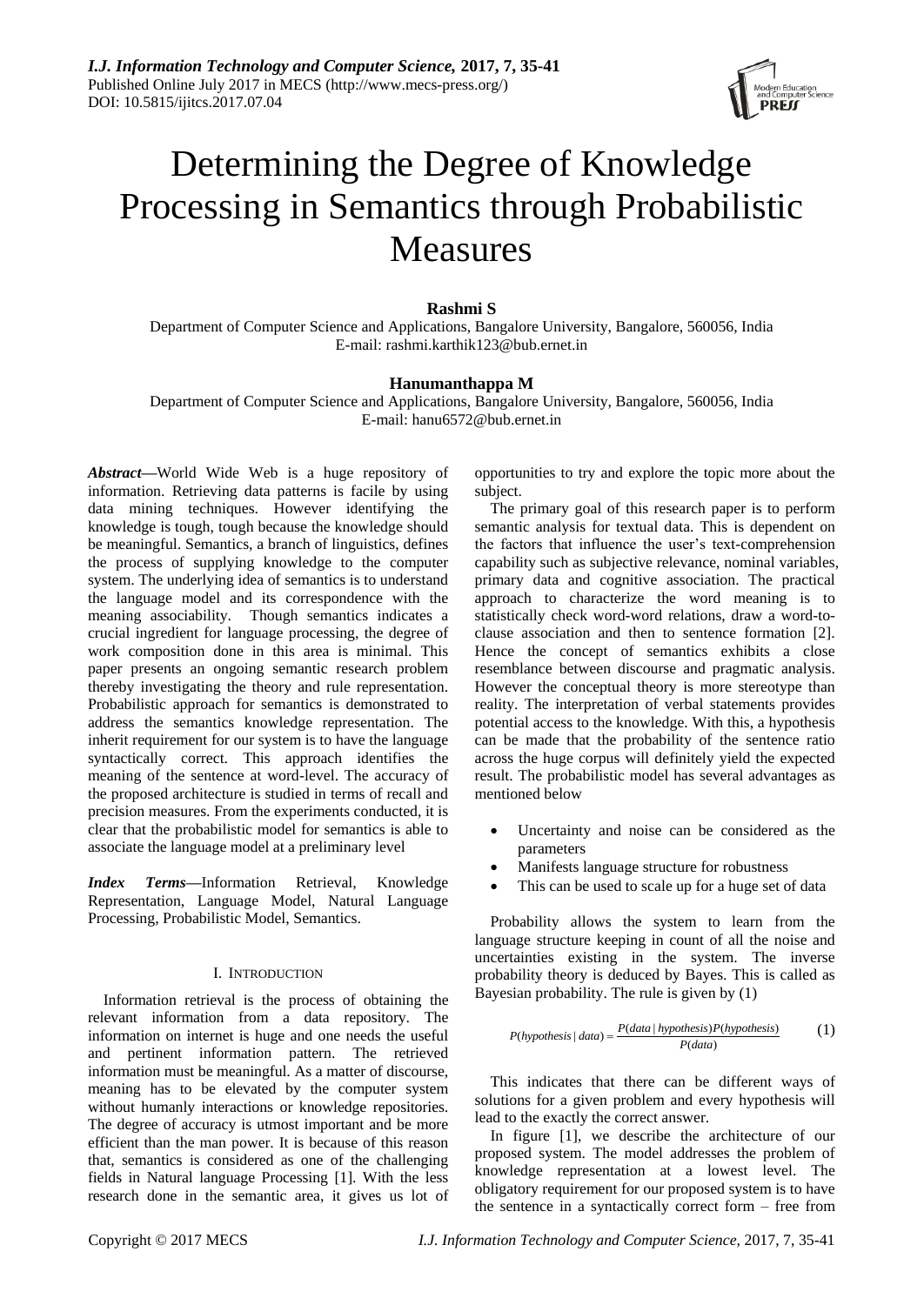various syntactic errors such as spelling mistakes, grammar mistakes and language discourse. The sentence free from above type of errors is later structured into a trigram model. Here each of the sentences is split into three consecutive word-pairs. The word-pairs are later compared against the chosen corpus to find out the probability of occurrence. It is then collated for the base probability model of the overall sentence by taking the product terms. Finally the sentence is declared either as semantically correct or incorrect.



Fig.1. Architecture of the proposed system. The probabilistic Approach model for identifying the sentences either as semantically correct or incorrect

The research aspect of the semantic is relatively less as the semantic field is broad in its arena. In this paper we focus on the semantic through probabilistic approach. The existing methodologies in the chosen field are discussed in the related work section. We then talk about how the coherence of semantics can be achieved through probabilistic approach. In the methodology section, the proposed algorithm is explained. Following this, in the experimental result section the proposed algorithm is explained with examples and we also explain the calculation of term frequency. Finally in the results and discussions the accuracy of the proposed algorithm is put forward. Here the accuracy is calculated using recall, precision and F-measures.

## II. RELATED WORKS

In the late 1980's there were many computers and various types of processing occurred with the help of computers. But none has the power of Knowledge Based system. Then robotics came into existence and the efficient robots were built with herculean effort. But the knowledge based systems i.e. the computer possessing

the knowledge of human were not found. A question arose as to address the issue of knowledge and this branch of study was named as Semantics under Natural Language Processing. In the year 1996, Peter W. Foltz [3] introduced the concept of Latent Semantic Analysis (LSA) for text based search. They showed the comparison to be performed at semantic level rather than surface level as with hand coding. The results of their experiment almost correlated with that of humans. The semantic similarities between the pieces of textual information were exposed with the LSA in this paper.

In the year 2006 [4], Doucet worked on presenting a novel approach for disseminating the occurrences of a disconnected sequence of n words. The Markov model was used for this implementation to reduce the computational complexities. The obtained and expected frequencies through the statistical test were done to assess the results. This approach does not require the human involvement and it application dependent.

G Madhu et al [5] has done a survey on the existing Intelligent Semantic Web Search Engines. The characteristics of these engines were studied. The survey concluded on four distinct differentiations such as designers and users' perceptions, static knowledge structure, low precision and high recall and lack of experimental tests.

Besides research indications, as observed there is a very little work that has been done so far in the field of semantics. The design patterns as perceived can adopt lot of improvisation. A corpus based semantic study can be made to augmentation of traditional aspects with the primitive correlations. The query problem can be elevated to much deeper concerns[6]. Having said, the problem of semantic language representation itself is a huge paradigm. Therefore in this research paper we have concentration one tiny aspect of semantics and have shown the implementation details of its organization.

## III. SEMANTICS FOR NATURAL LANGUAGE PROCESASING – A PROBABILISTIC APPROACH

The probabilistic approach for semantics is to predict what words are more likely to arise in a given context of a sentence. The relevance of this prediction will ensure to create a true semantic association that can be matched across various contexts that the user inputs. The distribution model is shown in equation [2],

$$
p(w1 \mid w2) = \sum_{n=1}^{S} p[(w1 \mid w2) \mid S_{1,2}] \tag{2}
$$

In equation [2], w1 and w2 are any 2 consecutive word-pair. The probability of this occurrence is entrusted by the corpus which is considered at the training stage of the architecture. The corpus (S) must also consist the same word-pair pattern i.e., w1 and w2 in it. If so the sentence is semantically correct. The enumeration of equation [2] can be extended to the generalized pattern as shown in equation [3],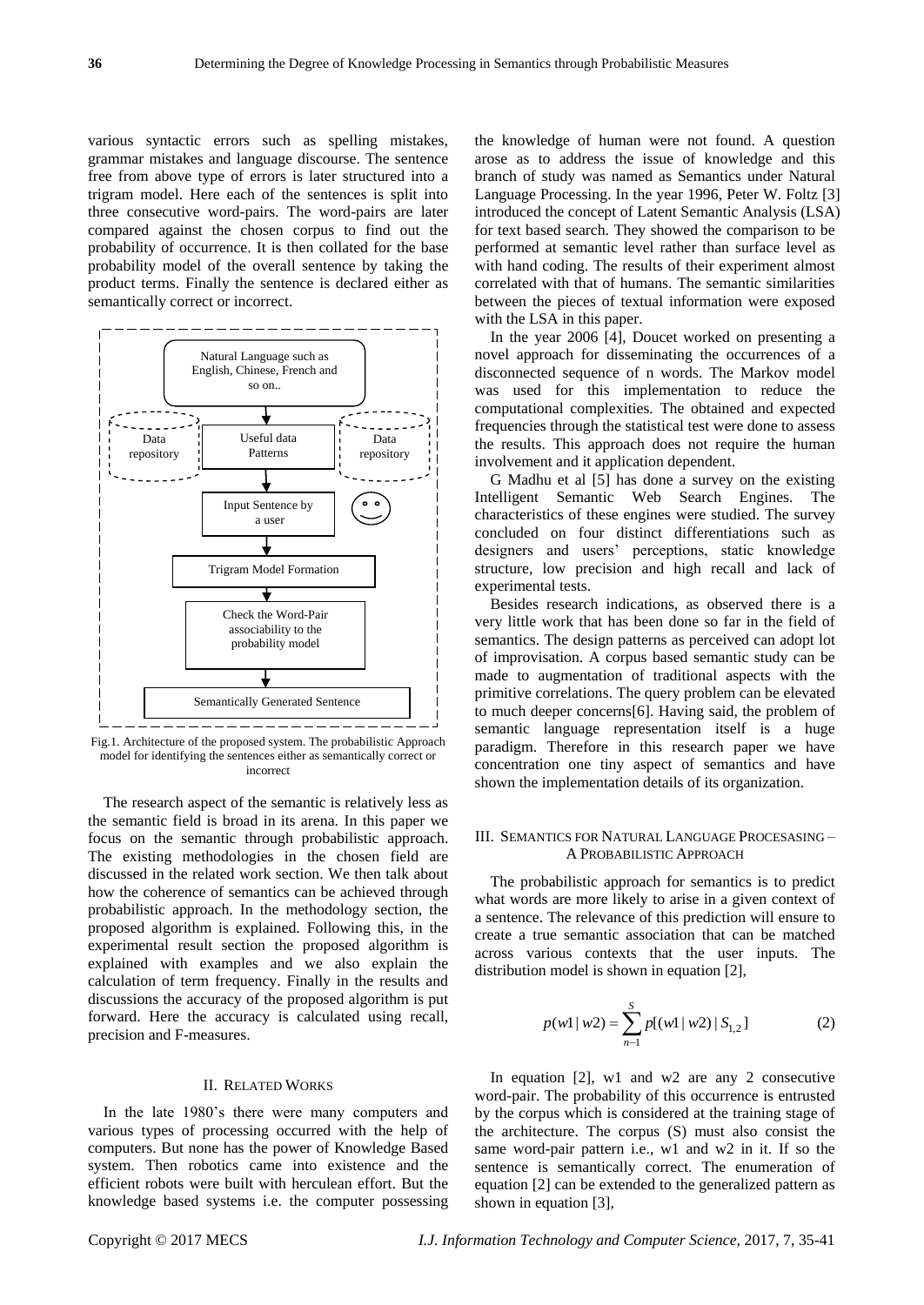$$
p(wi, wj | Wn) = \sum_{n=1}^{S} p[(wi, wj | wn) | S_{i,j...n}]
$$
 (3)

The co-occurrence pattern is repeated for every sentence with different variations in context. However the chain model, Markov chain enables the enumeration of such a pattern. The initial stage of the Markov chain model is drawn sequentially thereby embarking the frequencies of the word-pair occurrence. After composing all the comparison of the word-pair in the given sentence the Markov chain terminates its iterations. Every time the Markov chain is initialized the comparison model is drawn from the equation [2] and [3]. However the speed of comparison is truly dependent on the place of occurrence of each word-pair as in the chosen corpus. The deeper the word-pair is found in the corpus the more time the Markov chain takes to arrive at the result [7]. Consider for example, the length of the corpus is 10000 words. Let us assume the word for comparison is found in 9000<sup>th</sup> position of the corpus. In probabilistic approach the target word has to be compared 9000 times hence it takes longer time than usual [8]. The distribution of samples is directly related to the length of the corpus. Such a symmetrical correlation is hard to recite as the accuracy is dependent on the chosen corpus in par with the distribution domain.

## IV. METHODOLOGY

In this paper the semantic representation for textual data is elucidated using the probabilistic models. Semantics bridge the gap between logical form of data representations and deep understanding [9]. Semantics addressed in this research work mainly focuses on three stages; Lexical, Sentential and discourse. The lexical part focuses on the mere meaning of the words whereas sentential observes the meaning of the overall sentence and finally discourse establishes the contextual meaning of the sentence. The probabilistic version of semantics expresses the dependencies among the different word phrases given in a sentence. However one might argue that this is a complex paradigm as the entire meaning of the sentence has to be preserved to know the overall semantic structure. On the other hand, if there are no such dependencies among the word phrases it becomes impossible to derive the meaning [10]. However we have not made an attempt to capture all the word phrases. Instead, a built-in corpus is used for the textual comparison. Observe the examples of semantically incorrect sentences, "Apple eats Alice". This sentence is syntactically correct i.e. there are no grammatical mistakes nor there are any errors in the structure formation of the sentence or the sentence phrase. However the sentence indicates no meaning (Semantics) and makes no sense as Apple cannot eat Alice. The fortune of this paper is to identify these kinds of semantically incorrect sentences. Figure [2], represents the proposed algorithm to identify the whether or not the given sentence is semantically correct. This indicates that the sentence whose probability of occurrence falls within the defined probability then the sentence is categorized as semantically incorrect.

The probabilistic approach adopted in our architecture shows the frequency distribution of the word occurrence in the chosen corpus. The important criteria for a consideration is to have the corpus as big as possible since the word-pair combination will be more and hence the proposed algorithm will have more accurate results during comparison [11]. The generative model of the semantic representation is dependent upon the probability of the word that appear in the corpus and its coherence with the dense patterns. In this section we discuss about the proposed algorithm to identify whether or not a given sentence is semantically correct. Initially the user input the sentence; the sentence has to be free from syntactic errors. Later a trigram model is generated for the syntactically correct input sentence. Each trigram combination is compared with the corpus. If the exact combination is found, then the probability of the combination is calculated. If not, the probability of that particular trigram combination is considered as zero. This is repeated for all the trigram combination in the given input sentence. Final the product term of all the frequencies are calculated. If above zero, then the sentence is semantically correct otherwise the sentence is semantically incorrect.

> *Alg orithm \_ for \_Pr obablistic \_approach \_in* \_ \_ *Semantic representation*

:1: \_ \_ \_ \_ *Step Consider a major English* \_ \_ *Corpus such as* \* \_ *GoogleN gram Corpus* \* \_ \_ *American National Corpus* : 2 : \_ \_ *Step Input the sentence*  $\begin{array}{l} Step: 2:-Input\_the\_sentence\\ Step: 3:-Scan\_the\_corpus\_across\_ \end{array}$ \_ \_ *the given sentence* the \_ given \_ sentence<br>Step : 4 : –Perform \_ the \_ word – to – word \_ \_ \_ \_ *analysis on the corpus* analysis \_on \_the \_corpus<br>Step : 6 : -If \_match \_is \_ found \_mark \_the \_ \_ *sentence Semantically Correct* else<br>if \_no \_match \_ found \_mark \_the \_sentence \_ Semantically –<br>Step : 7 : –<mark>END</mark> *else Semantically Incorrect*

Fig.2. Proposed Algorithm, the probabilistic approach to identify whether a given sentence is semantically correct or not

The corpus considered in our study is Google N gram. The algorithm works only if the chosen training corpus contains huge collection of words both at lexical and sentential level. This is because when the corpus is huge the samples for the test data will also be more.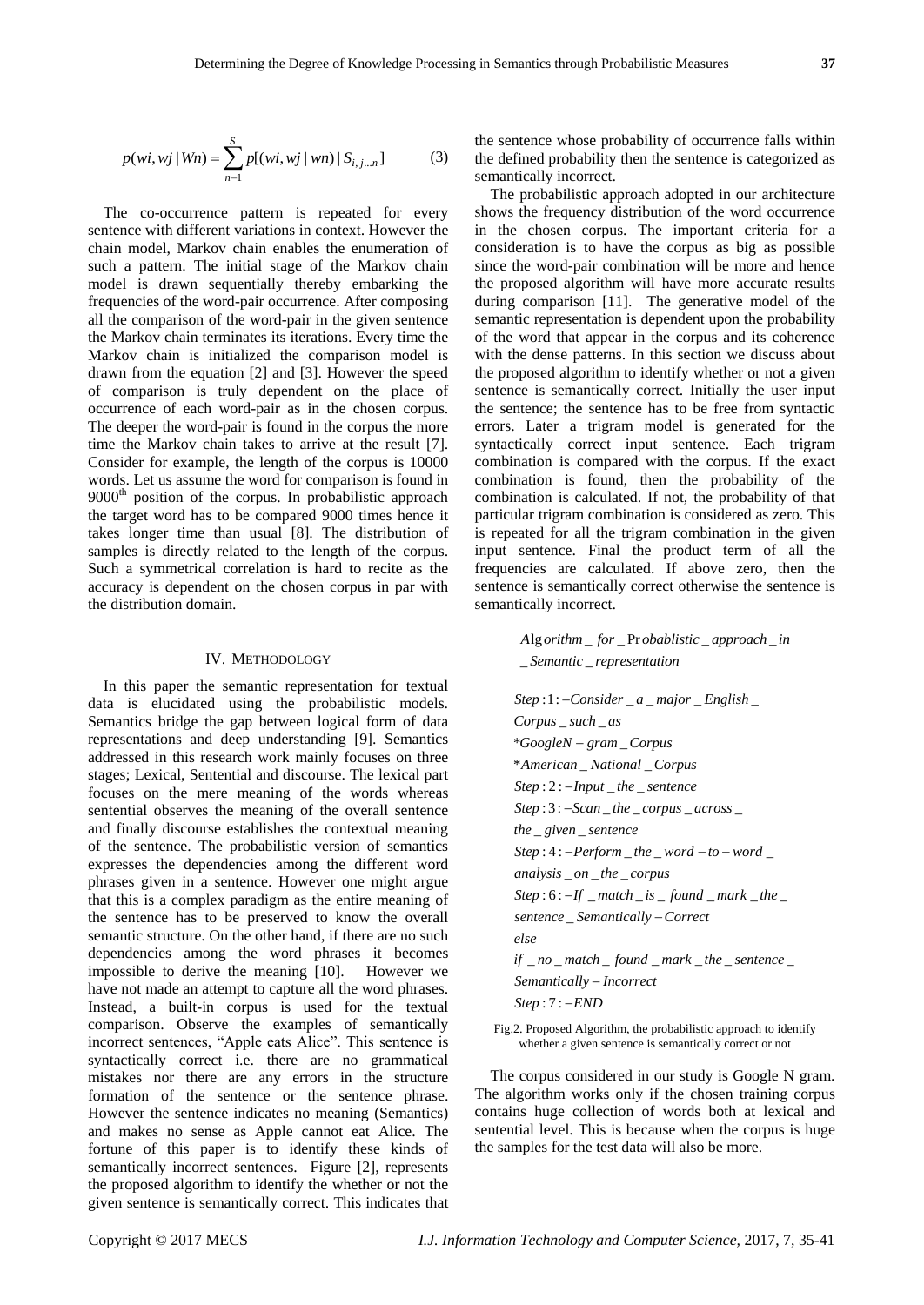#### V. EXPERIMENTAL RESULTS

In this section we test the proposed algorithm on a chosen sentence to evaluate its working. The proposed algorithm was implemented on ASP.NET platform. We have used the Google N gram corpus for our algorithm since this corpus is huge and it contains around 520 million words [12] with various annotated sentences of approximately 12 – 13 million. It is better when compared to other corpus as it includes part-of-Speech (POS), lemma combinations, tokens levels are at 3, 2 and 1. Hence we can impose the trigram language model as well. The corpus also contains minimum number of repetition words. The number of unique words is proportionately big as compared to other corpus such as American National Corpus [13], COCA and so on [14]. The interface was built to take the input from the user. The given input is subjected to trigram model which groups each word in one section. This section was then compared against the chosen corpus. The existence of word occurrence in the POS form is marked and then the probability is calculated. Any trigram with the probability equal to zero will obviously mark the sentence as semantically incorrect. This is because we consider the product of all the trigram combinations. The evaluation is the input sentence brought into various phases are explained in the below example.

Consider an example, **"Stone eats Dog every Sunday"**

The above example then goes to the classification of trigrams. The overall trigram combination probability is set as per the formulae [2] and [3]. The probability of each trigram combination is recorded and finally the values are multiplied to know the probability of the sentence in the corpus. This becomes the lower threshold [15]. If the probability of the word-pair falls below this threshold, then the word is error prone i.e., it will be declared as semantically incorrect. In the trigram language model, the sentence will go through a series of bifurcations. This is indicated in the below explanation,

The term frequency of a word pair is calculated as, Consider there are N words.  $\{A_1, A_2, \ldots, A_n\}$  In this the TF can be calculated as,

Number \_ of \_occurrentes \_  
\nTerm\_Frequency = 
$$
\frac{of_{-}particular_{word}}{Total_{number_{-}of_{word}}}
$$
 (4)  
\nin \_the\_{corpus

In the first iteration, "\* \* Stone" is compared against the chosen corpus. The probability of this trigram combination in the corpus is indicated in the table  $1 - (i)$ 

In the second iteration, "\* stone eats" is scanned in the  $corpus - (ii)$ 

In the third iteration, "Stone eats  $Dog$ " – (iii)

In the fourth iteration, "eats dog everyday" – (iv)

In the fifth iteration, "dog every Sunday" –  $(v)$ 

Finally the probability of all the trigram model is combined in the following way, (i) \* (ii) \* (iii) \* (iv) \* (v)  $= 0$  as (ii) and (iii) are zero. Therefore the above sentence

is semantically wrong.

Table 1. Trigram Model for the example sentence. The probability values associated for each trigram word-pairs of the given sentence. It proves the given sentence is semantically incorrect through the proposed probabilistic approach.

| Corpus Name | Probability in terms of term<br>frequency |  |
|-------------|-------------------------------------------|--|
| For $(i)$   | 0.23                                      |  |
| For (ii)    |                                           |  |
| For (iii)   |                                           |  |
| For $(iv)$  | 0.02                                      |  |
| For $(v)$   | 0.31                                      |  |

Example 2: Dog eats stone every Sunday

In the first iteration, "\* \* Dog" is compared against the chosen corpus. The probability of this trigram combination in the corpus is indicated in the table  $1 - (i)$ 

In the second iteration, "\* Dog eats" is scanned in the  $corpus - (ii)$ 

In the third iteration, "Dog eats stone"  $-$  (iii)

In the fourth iteration, "eats stone every" – (iv)

In the fifth iteration, "stone every Sunday" –  $(v)$ 

Finally the probability of all the trigram model is combined in the following way, (i) \* (ii) \* (iii) \* (iv) \* (v)  $= 0$  as (ii) and (iii)  $>$  zero. Therefore the above sentence is semantically correct.

Table 2. Trigram Model for the example sentence. The probability values associated for each trigram word-pairs of the given sentence. It proves the given sentence is semantically correct through the proposed probabilistic approach.

| Corpus Name | Probability in terms of<br>term frequency |
|-------------|-------------------------------------------|
| For $(i)$   | 0.32                                      |
| For $(ii)$  | 0.42                                      |
| For (iii)   | 0.03                                      |
| For $(iv)$  | 0.10                                      |
| For $(v)$   | 0.28                                      |

*4.1 Why the comparison happens based on POS of the language?*

Most of us would think that rather than having the word pair in the comparison we can assign the POS tags of the word pair to be compared. But, here is why this approach is not feasible; a single word can have multiple POS tags example, Stone. Stone can be noun or verb. If we assign noun, then according to the example, eat becomes verb. Obviously noun is followed by verb in many cases. Therefore the example sentence may be considered as semantically correct. Suppose we build a rule saying if a sentence has noun followed by verb then the sentence is incorrect. This logic works for "Stone eats dog every Sunday" will be identified as semantically incorrect (true) but it will also identify "TajMahal looks beautiful' as incorrect because "TajMahal" is noun and "looks" is verb. However the sentence is actually correct. Therefore it is always ideal to perform the comparison on word-word basis rather than POS tags. A key point to note in the proposed approach is that the semantic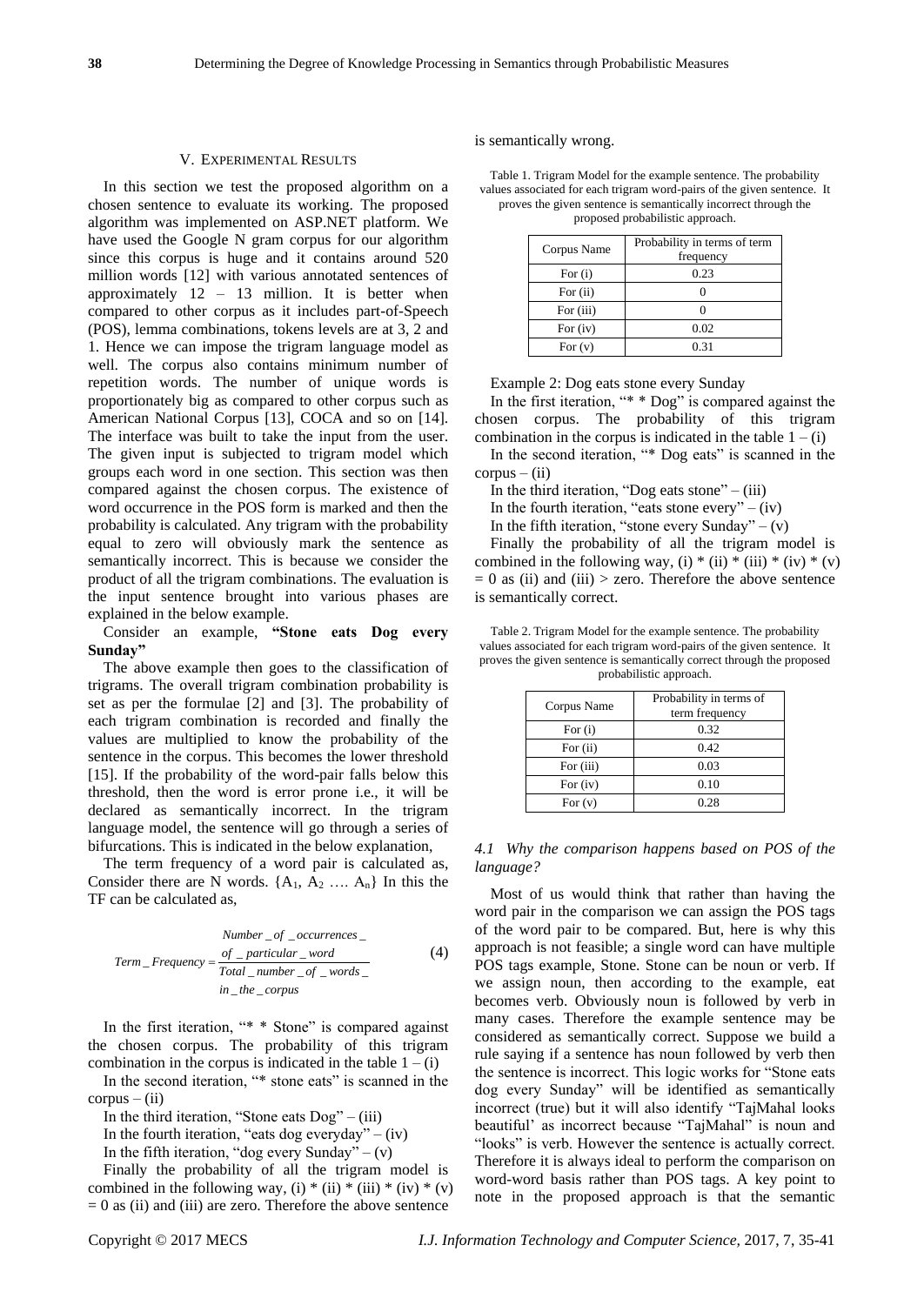relationship between word-pair is determined as a function of syntactic values and syntactic component structures. The linear distribution of the word-sets across the corpus is enumerated by the probability of occurrence of the exact word-pair in the input sentence. However the proposed model does not represent semantics stochastically as it does not eliminate the risk factor when an unidentified word-pair is encountered. A knowledge generation through semantic analysis is characterized by the domain of meanings associated with the word-pair. Perhaps it is still unclear how the domain has to be relinquished as a primary form of knowledge representation. Henceforth semantics at a preliminary level concentrates on the word-to-word meaning identification as composed to arrive at the overall meaning of the sentence.

### VI. RESULTS AND DISCUSSIONS

In this section, the accuracy of the semantic analysis of the proposed system is evaluated. While evaluating the results, one major component to consider is the intended meaning as achieved through the process of semantics. Furthermore the study of semantics is challenging and demanding. This is because of the following facts

- The study of meaning differs from speaker and listeners. When one defines meaning of certain words what are the measures used to rate the accuracy of the meaning
- A single word might have many meaning. In contrast many words might have single meaning. This is purely related to Word Sense Disambiguation (WSD). Should there be any relation between WSD and Semantics?
- Whenever there is revolution in English language what happens if a word gets a new meaning or overwrites the existing meaning?

Hence addressing semantics is very tricky because the approach cannot be straightforward. The realm of semantics somehow depends on the theoretical and arbitrary concerns of the language. The linguistic processing of semantics should be perceived with a sense of concise otherwise the meaning evaluation becomes a major consideration for any natural language. Therefore in this paper, semantics is evaluated only in the primary meaning of discrete senses. The syntactic entailment is not considered in the present evaluation system. The hypothesis made during this research work is to impart the sentences that are syntactically correct. In order to assess the efficiency of the proposed system, the evaluation study is divided into three phases. First, the training phase; here the corpus used is Google N Gram consisting of 520 million words with contribute texts and annotated data is considered as the training corpora dataset. The system is trained with this corpus so that the test data is checked against the training corpus. Second, testing phase is induced with the proposed algorithm on the given input sentence. Third and lastly, evaluation

phase; in this stage, the proposed algorithm works on the input sentence and classifies it either as semantically correct or incorrect sentence. To measure the efficiency of the proposed system the accuracy measures are used. The test was conducted on 1000 sentences that were manually built during the research work. Out of 1000 sentences, 500 were semantically incorrect sentences and 500 were semantically correct sentences. The sentences were exposed to all the three phases of evaluation. The check measures obtained from the proposed system is indicated in the table [3].

Table 3. Result evaluation of the proposed system in terms of TP, TN, FP and FN

|                                                | Identified as<br>Semantically<br>Wrong [I] | Identified as<br>Semantically<br>Correct [II] |
|------------------------------------------------|--------------------------------------------|-----------------------------------------------|
| Semantically (500)<br><b>Wrong Sentences</b>   | $410$ [True<br>Negative]                   | 90 [False Positive]                           |
| Semantically (500)<br><b>Correct Sentences</b> | 53 [False<br>Negative]                     | 447 [True<br>Positivel                        |

The result tabulated in table [3] has four possible cases as discussed below:

 $[I]$   $[I]$  – The system identified the semantically wrong sentences as semantically wrong – This is True Negative (TN) case.

[I] [II] – The system identified the semantically wrong sentences as semantically correct – This is False Positive (FP) case.

[I] [I] – The system identified the semantically correct sentences as semantically wrong – This is False Negative (FN) case.

 $[I]$   $[I]$  – The system identified the semantically correct sentences as semantically correct – This is True Positive (TP) case.

Therefore with these four cases, we can arrive at recall [5] and precision [6] formulae as,

$$
Re\,call = \frac{TP}{TP + FN} \tag{5}
$$

$$
Precision = \frac{TP}{TP + FP}
$$
 (6)

By substituting the values from table [3] in equation [5] and [6] we have, Recall as 89% and Precision as 83.24%. Overall accuracy of the system is given by [7],

$$
Accuracy = \frac{TN + TP}{Total\_Number\_of\_}
$$
 (7)  
word – set

$$
Accuracy = \frac{410 + 447}{1000} = 85.7\%
$$

Therefore the proposed algorithm achieves the accuracy of 85.7% with recall and precision being 89% and 83.24% respectively.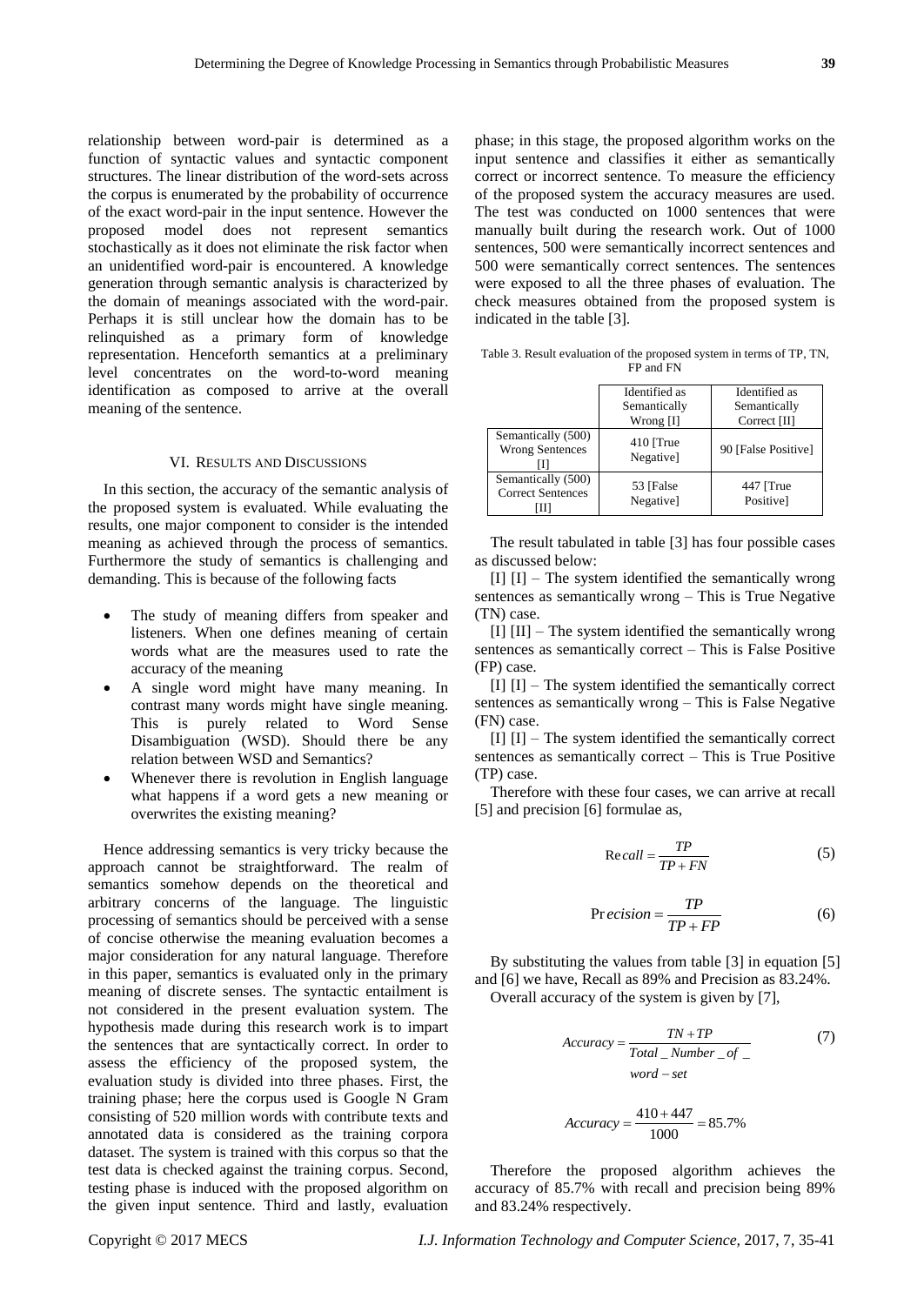Though the proposed approach attains a good accuracy it has certain drawbacks. Those are:

- The efficiency of the system is studied for only semantic aspect. The system fails to identify a sentence if it is semantically correct and syntactically wrong
- The lexical organization of the sentence is not evaluated since the focus is on the training data and the test data. For example: "My uncle was stoned after hearing to the news". The sentence is semantically correct however the abstract meaning of the "stoned" is not observed as it is not present in the training data henceforth the system identifies the sentence as semantically incorrect.
- The system fails to study the pragmatic observations such as "Sky is green in color" or "Milk is black in color"

These observations can be marked for the future study of this work. It should also be noted that there are certain phrases in any natural language that is difficult to put across in a correct meaning. This becomes a linguistic challenge as well. The concept of semantics varies from element to element mapping which limits the cognitive simulation of a language.

### VII. CONCLUSION

Semantics for a language is very important. The Semantics can be described in many patterns. The one observed in this paper is the meaning of a sentence. We have used the probabilistic approach to address semantics. The frequency of word-occurrence distribution is shown across a large scale of word-pairs that is encountered in a given sentence. Each word-pair is cleaved into a trigram model as converged into three phases of study; training, testing and evaluation. A corpus is considered in the training phase to arrive at the datasets. The testing phase consists of the proposed algorithm under lower dimensional meaning networks. Finally the evaluation stage indicates the accuracy of the proposed system. The evaluation study is made in terms of Recall, Precision and Accuracy which is proven to be 89%, 83.24% and 85.7% respectively. The study of present system is explicitly made by probabilistic approach. In future, a dictionary based approach can be used to address the semantics and extended towards building a robust knowledge processing system.

#### **REFERENCES**

- [1] Eetu M¨akel¨a "Survey of Semantic Search Research", Research gate 2008.
- [2] James R Hurford, "Semantics, a course book" Cambridge University Press 2007
- [3] Peter W. Foltz, "Latent semantic analysis for text-based research" Behavior Research Methods, Instruments, & Computers 1996, 28 (2), 197-202
- [4] Antonie Doucet, "A method to calculate probability and expected document frequency of discontinued word sequences" Traitement Automatique des Langues (TAL) 46, 13-37 (2006)
- [5] G Madhu, "Intelligent Semantic Web Search Engines: A Brief Survey" International Journal of Web & Semantic Technology (IJWesT) Vol.2, No.1, January 2011
- [6] [Masao Yokota,](http://ieeexplore.ieee.org/search/searchresult.jsp?searchWithin=%22Authors%22:.QT.Masao%20Yokota.QT.&newsearch=true) " Aware computing guided by Lmdexpression and direct knowledge in spatial language understanding", [2011 3rd International Conference on](http://ieeexplore.ieee.org/xpl/mostRecentIssue.jsp?punumber=6156580)  [Awareness Science and Technology \(iCAST\),](http://ieeexplore.ieee.org/xpl/mostRecentIssue.jsp?punumber=6156580) DOI: [10.1109/ICAwST.2011.6163164](http://dx.doi.org/10.1109/ICAwST.2011.6163164) Publisher: IEEE
- [7] [Radziah Mohamad,](http://ieeexplore.ieee.org/search/searchresult.jsp?searchWithin=%22Authors%22:.QT.Radziah%20Mohamad.QT.&newsearch=true) " Similarity algorithm for evaluating the coverage of domain ontology for semantic Web services", International conference on Software Engineering Conference (MySEC), 2014 , DOI: [10.1109/MySec.2014.6986012](http://dx.doi.org/10.1109/MySec.2014.6986012) Publisher: IEEE
- [8] Guanghui Yang,Junkang Feng,"Database Semantic Interoperability based on Information Flow Theory and Formal Concept Analysis", IJITCS, vol.4, no.7, pp.33-42, 2012.
- [9] Zahia Marouf, Sidi Mohamed Benslimane,"An Integrated Approach to Drive Ontological Structure from Folksonomie", IJITCS, vol.6, no.12, pp.35-45, 2014 DOI: 10.5815/ijitcs.2014.12.05
- [10] Kavitha, A., Rajkumar, N., and Victor, S.P., An Integrated Approach for Measuring Semantic Similarity Between Words and Sentences Using Web Search Engine. The International Journal of Information Technology & Computer Science (IJITCS), 9(3), 68-78.2013
- [11] "Semantic analysis of Natural Language", by Poroshin.V.A, Saint-Petersburg State University, 2004.
- [12] "Speech understanding through syntactic and semantic analysis", Donald E. Walker Artificial Intelligence Center, Stanford Research Institute, Menlo Park, California., DE Walker, AI center, advanced papers of the conference
- [13] Hiroyuki Yamauchi, "Processing of syntax and semantics of natural language by predicate logic", institute of space and aeronautical science, university of Tokyo, proceedings of the 8th conference on computational linguistics, pages 389-396
- [14] Wood, G.C.," Lecture on Introduction to Semantics at the University of Sheffield".
- [15] Yi Jin, The Research of Search Engine Based on Semantic Web", [International Symposium on](http://ieeexplore.ieee.org/xpl/mostRecentIssue.jsp?punumber=4731857) [Intelligent](http://ieeexplore.ieee.org/xpl/mostRecentIssue.jsp?punumber=4731857)  [Information Technology Application Workshops,2008](http://ieeexplore.ieee.org/xpl/mostRecentIssue.jsp?punumber=4731857) DOI: 10.1109/IITA. [Workshops.2008.193](http://dx.doi.org/10.1109/IITA.Workshops.2008.193) Publisher: IEEE

## **Authors' Profiles**



**Mrs. Rashmi S** is a Research Scholar in the Department of Computer Science and Applications, Bangalore University, Bangalore, India. She also has over 5 years of teaching as well as Industry experience. She has published several papers in National and International Journals with good impact factor. She has also attended

various conferences and presented papers. Her specialization in research is Data Mining. She has published several papers in various National and International conference and Journals.